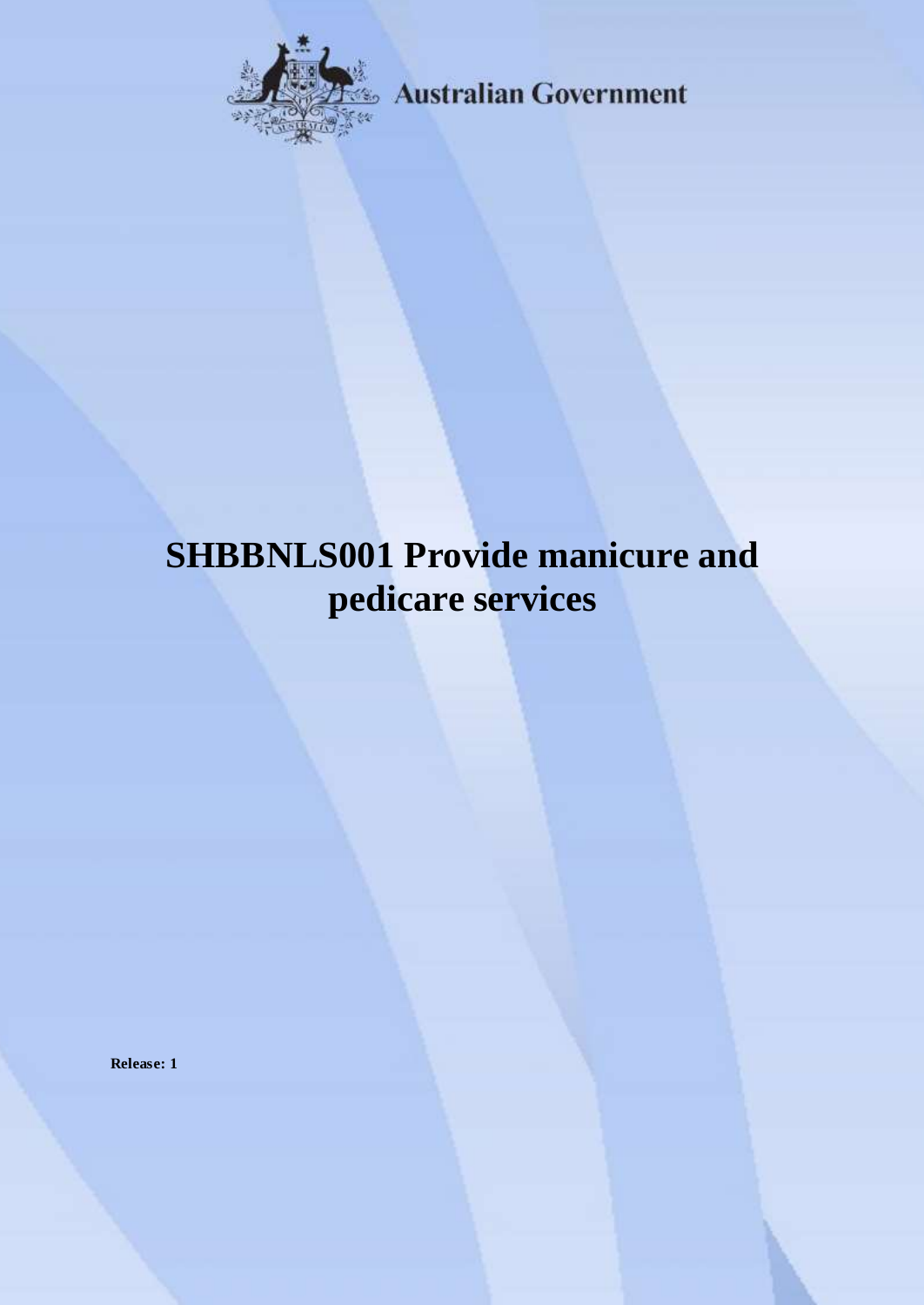## **SHBBNLS001 Provide manicure and pedicare services**

## **Modification History**

Not applicable.

## **Application**

This unit describes the performance outcomes, skills and knowledge required to provide services and advice to clients requiring hand, foot and nail care.

It requires the ability to recognise relevant contraindications and conditions, to understand the structure and function of hands, feet and nails and the effects of treatments and products, and to select and provide services and advice to meet the objectives of the client. The services and advice can be on an individual basis or form part of a series of services.

This unit applies to workers in beauty and nail salons, and spas. In this environment they make routine service decisions within a defined range but are responsible for the selection and provision of services to clients.

No occupational licensing, certification or specific legislative requirements apply to this unit at the time of publication.

### **Pre-requisite Unit**

Nil

## **Competency Field**

Nail Services

## **Unit Sector**

Beauty

### **Elements and Performance Criteria**

#### **ELEMENTS PERFORMANCE CRITERIA**

| Elements describe the              | Performance criteria describe the performance needed to                                                                                                                                                                                                                                                                                       |
|------------------------------------|-----------------------------------------------------------------------------------------------------------------------------------------------------------------------------------------------------------------------------------------------------------------------------------------------------------------------------------------------|
| essential outcomes.                | demonstrate achievement of the element.                                                                                                                                                                                                                                                                                                       |
| 1. Establish client<br>priorities. | 1.1 Access and review client treatment plan if available.<br>1.2 Discuss requirements with client to identify priorities.<br>1.3 Identify conditions and client characteristics relevant to<br>hand and foot services and recommend appropriate services<br>or advice.<br>1.4 Identify contraindications to nail services and refer client to |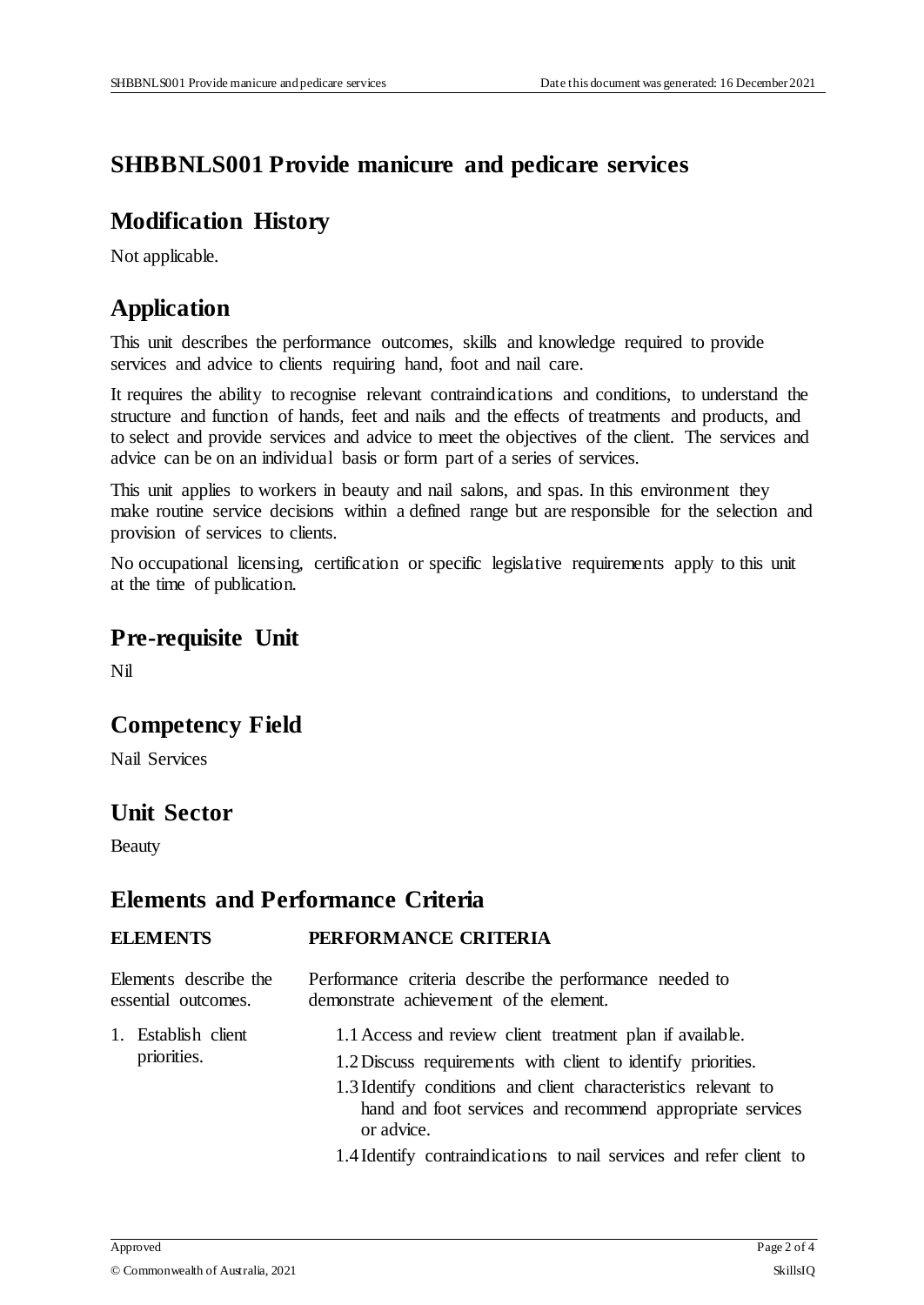|  |                                 | appropriate professional, as required.                                                                                             |
|--|---------------------------------|------------------------------------------------------------------------------------------------------------------------------------|
|  |                                 | 1.5 Design treatment plan, confirm with client and record.                                                                         |
|  | 2. Prepare for nail<br>service. | 2.1 Check readiness of treatment area and availability of<br>equipment.                                                            |
|  |                                 | 2.2 Select products, equipment and personal protective<br>equipment.                                                               |
|  |                                 | 2.3 Maintain posture to minimise fatigue and risk of injury<br>during treatment.                                                   |
|  |                                 | 2.4 Prepare client and self for service.                                                                                           |
|  |                                 | 2.5 Use energy, water, products and other resources efficiently<br>during preparation and subsequent treatment process.            |
|  | 3. Provide nail service.        | 3.1 Sanitise client hands or feet.                                                                                                 |
|  |                                 | 3.2 File nails according to treatment plan, minimising damage<br>to natural nail.                                                  |
|  |                                 | 3.3 Soak feet and exfoliate hard skin as required.                                                                                 |
|  |                                 | 3.4 Soak nails and treat cuticles as required.                                                                                     |
|  |                                 | 3.5 Massage lower arms and hands or lower legs and feet.                                                                           |
|  |                                 | 3.6 Apply mask and other specialised products as required.                                                                         |
|  |                                 | 3.7 Apply nail polish and finishing products.                                                                                      |
|  | 4. Review service.              | 4.1 Seek client feedback and update treatment plan.                                                                                |
|  |                                 | 4.2 Provide aftercare advice and recommend products and<br>future services.                                                        |
|  |                                 | 4.3 Update treatment plan and rebook as required.                                                                                  |
|  | 5. Clean treatment area.        | 5.1 Remove used towels and clean surfaces and equipment<br>according to organisational policies and procedures.                    |
|  |                                 | 5.2 Restock equipment and products in preparation for next<br>treatment.                                                           |
|  |                                 | 5.3 Dispose of general waste to minimise negative<br>environmental impacts according to organisational policies<br>and procedures. |

## **Foundation Skills**

Foundation skills essential to performance in this unit, but not explicit in the performance criteria are listed here, along with a brief context statement.

#### **Skill Description**

Oral communication skills to: use effective questioning and active listening techniques to consult with client, confirm requirements and monitor service outcomes.